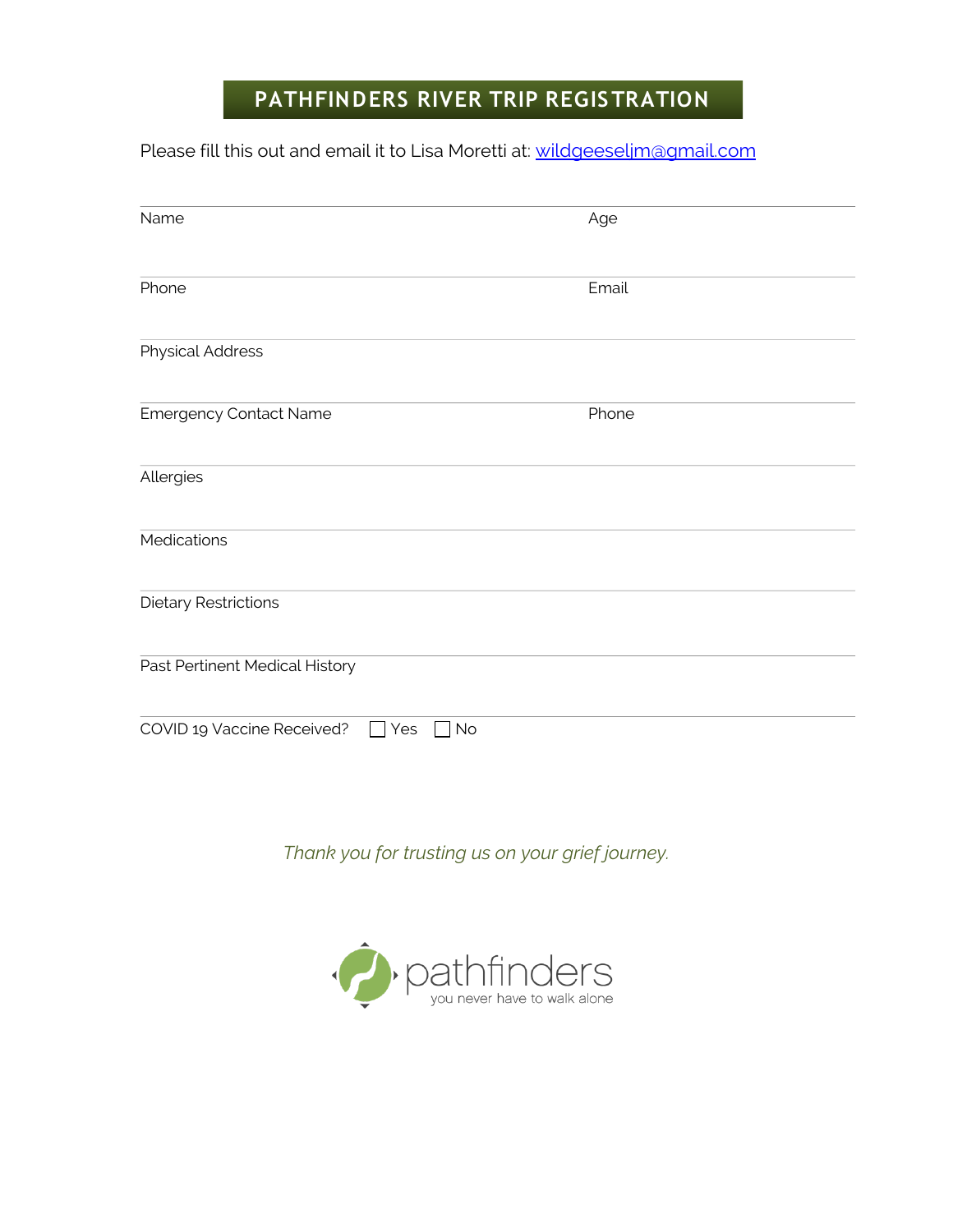### **PATHFINDERS RIVER TRIP QUESTIONNAIRE**

Please fill this out and email it to Lisa Moretti at: wildgeeselim@gmail.com

1. What is the grief/loss you have experienced/are experiencing?

2. How long ago did this loss happen?

3. What is your biggest concern currently in your life with regard to your grief?

4. How can we support you on this raft trip?

5. Is your primary intention more to process your grief in nature or to enjoy the healing environment of nature (while staying present with your grief)?

6. Is there anything about your grief you want us to know about prior to the trip?

*Thank you for sharing.*

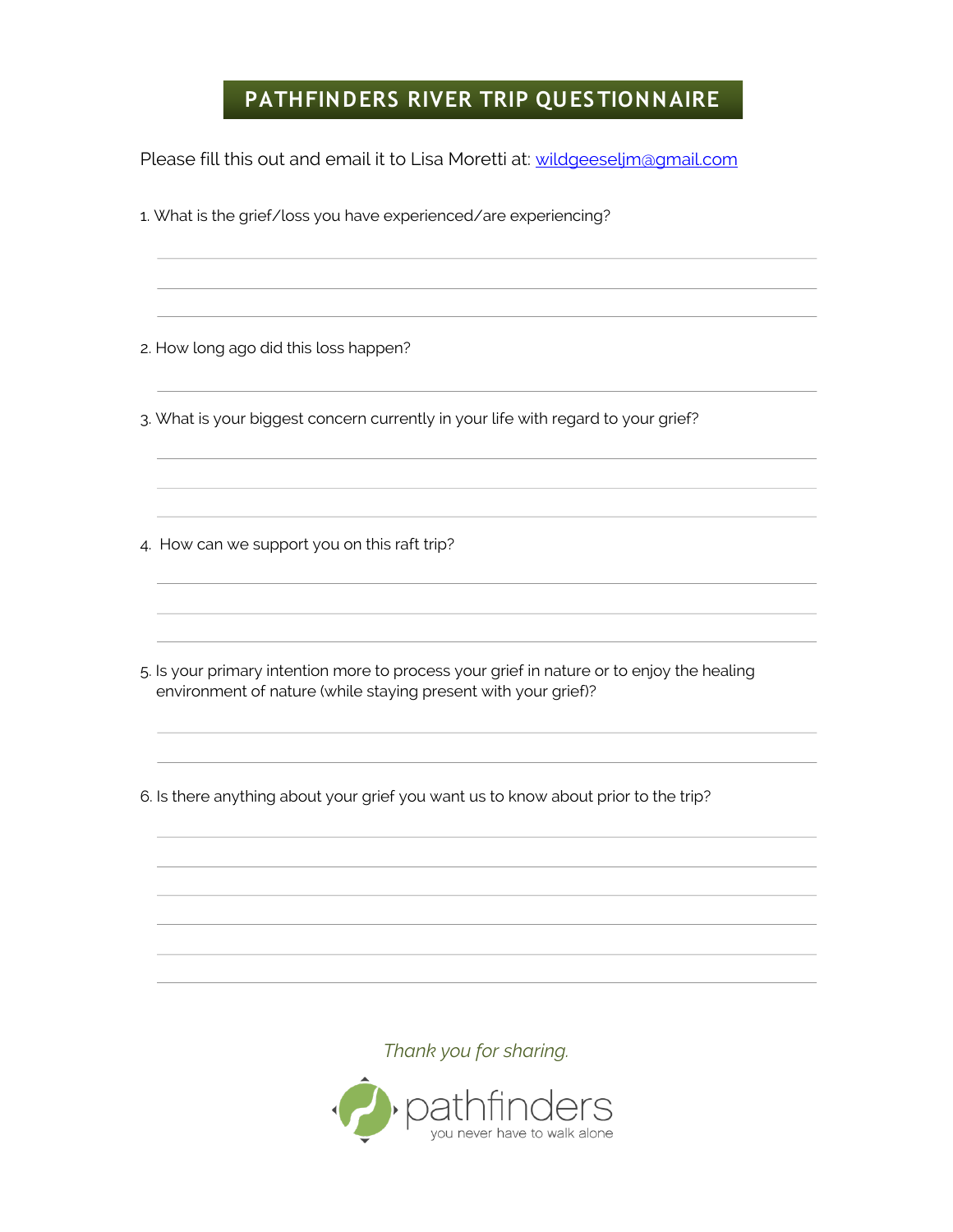### **PATHFINDERS RIVER TRIP GEAR LIST**

We are headed to the desert in the middle of the Summer. The weather will most likely be very hot and sunny, but should cool down nicely in the evening. Lightweight clothes (cotton is fine) are great sun protection and can be dampened to help keep you cool. Please bring all of the sun-protection clothing mentioned on this list. Thrift stores are great places to find the items you need. The section of the river we are floating is very flat with little splashing.

- Face mask
- **•** Water bottle (with clip)
- **E** Sunglasses (with cord)
- Sun hat
- **Example 2** Sleeping bag and pad
- **•** Tent (or pre-arranged space in another person's tent)
- **E** Lightweight long pants (for sun and/or bug protection)
- **EXECT** Lightweight long sleeve shirt (for sun and/or bug protection)
- Swimsuit
- T-shirts
- Shorts
- **■** Underwear
- Raincoat
- Rain pants (optional)
- **EXECCE OF SWEATER**
- **EXTER** Sandals, water shoes, or tennis shoes (to wear in the raft)
- **•** Shoes for land (you won't need hiking boots)
- Socks (one pair that can get wet if used as sun protection)
- **Bandana or sun protection for neck (optional)**
- **•** Toilet kit (toothpaste, toothbrush, lotion)
- **EXECUTE:** Flashlight and batteries
- **•** Sunscreen
- **·** Insect repellent
- Reading glasses, spare prescription glasses, or contacts
- **•** Camera (we will provide a dry box for it)
- Book (optional)
- **•** Folding chair (if you have a favorite)
- **•** Personal snacks (optional)
- **•** Personal coffee/tea mug
- **•** Games (chess, hacky sack, frisbee, cards, etc.)
- **E** Life jacket (Class III or higher if you have one you like.) We do provide life jackets.
- **•** Dry bag or duffel (if you have one.) We do provide dry bags for clothes

For any questions about gear, please feel free to contact your guides:

#### **Mike Podmore 970 274-8730 or Lisa Moretti 970 456-2769**

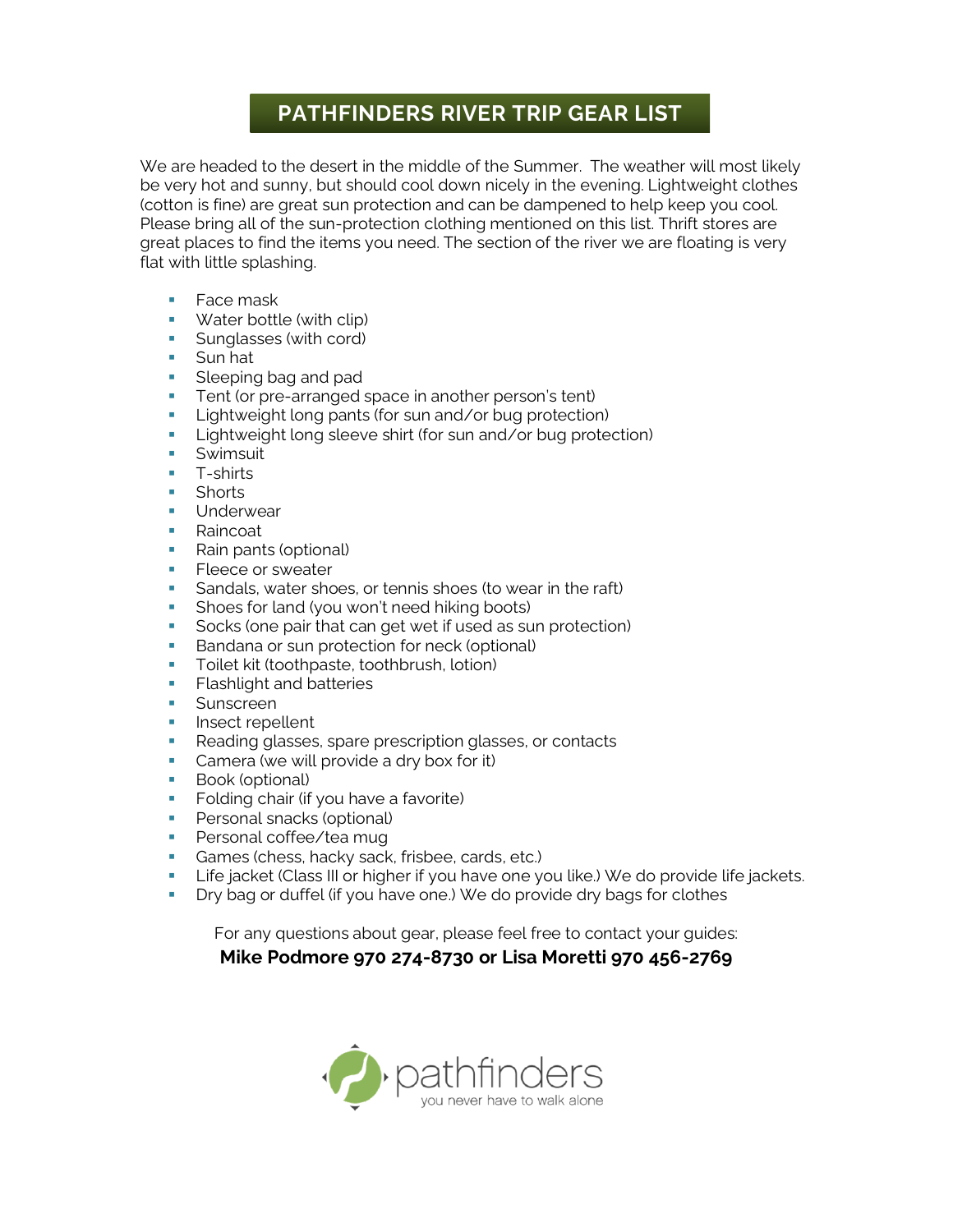## **COVID-19 LIABILITY WAIVER**

I acknowledge the contagious nature of the Coronavirus/COVID-19 and that the CDC and many other public health authorities still recommend practicing social distancing.

I further acknowledge that PATHFINDERS has put in place preventative measures to reduce the spread of the Coronavirus/COVID-19.

I further acknowledge that PATHFINDERS cannot guarantee that I will not become infected with the Coronavirus/Covid-19. I understand that the risk of becoming exposed to and/or infected by the Coronavirus/COVID-19 may result from the actions, omissions, or negligence of myself and others, including, but not limited to, salon staff, and other salon clients and their families.

I voluntarily seek services provided by PATHFINDERS and acknowledge that I am increasing my risk to exposure to the Coronavirus/COVID-19. I acknowledge that I must comply with all set procedures to reduce the spread while attending my trip.

I attest that:

- **I am not experiencing any symptom of illness such as cough, shortness of breath or** difficulty breathing, fever, chills, repeated shaking with chills, muscle pain, headache, sore throat, or new loss of taste or smell.
- **.** I have not traveled internationally within the last 14 days.
- **I have not traveled to a highly impacted area within the United States of America in the** last 14 days.
- I do not believe I have been exposed to someone with a suspected and/or confirmed case of the Coronavirus/COVID-19.
- **.** I have not been diagnosed with Coronavirus/Covid-19 and not yet cleared as noncontagious by state or local public health authorities.
- **•** I am following all CDC recommended quidelines as much as possible and limiting my exposure to the Coronavirus/COVID-19.

I hereby release and agree to hold PATHFINDERS harmless from, and waive on behalf of myself, my heirs, and any personal representatives any and all causes of action, claims, demands, damages, costs, expenses and compensation for damage or loss to myself and/or property that may be caused by any act, or failure to act of the salon, or that may otherwise arise in any way in connection with any services received from PATHFINDERS. I understand that this release discharges PATHFINDERS from any liability or claim that I, my heirs, or any personal representatives may have against the 501(c)(3) non-profit organization with respect to any bodily injury, illness, death, medical treatment, or property damage that may arise from, or in connection to, any services received from PATHFINDERS. This liability waiver and release extends to the 501(c)(3) non-profit organization together with all owners, partners, and employees.

| <b>First Name</b>                           | Last Name |
|---------------------------------------------|-----------|
| Signature                                   | Date.     |
| Vaccines Received? (Please circle) YES / NO |           |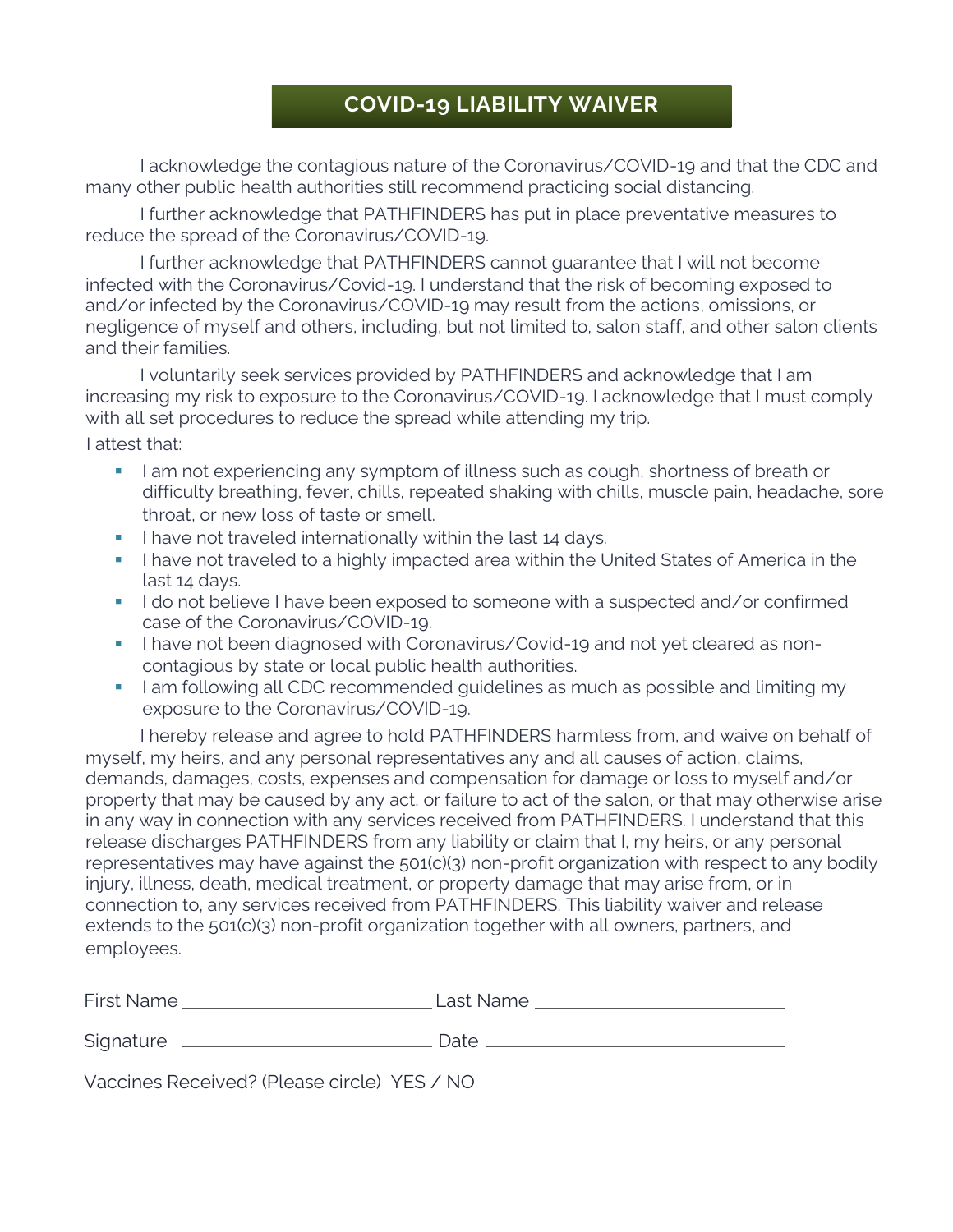#### OF RISK, COVENANT NOT TO SUE OR INDEMNIFICATION **OUTFITTER CONTRACT: LIABILITY RELEASE, ASSUM PTION**

This Outfitter Contract is made and entered into as of the \_\_\_\_ day of \_\_\_\_\_\_\_\_\_\_, 2022, by and between Pathfinders, a Colorado nonprofit corporation that provides grief support services in western Colorado ("Outfitter"), and \_\_\_\_\_\_\_\_\_\_\_\_\_\_\_\_\_\_\_\_\_\_\_\_\_\_\_\_\_\_\_\_\_\_\_\_, whose home address is \_\_\_("Participant"). Outfitter plans to sponsor a 3-day raft trip on a relatively mild stretch of the Colorado River (known as the Ruby Horsethief section) during the period July/August/September - , 2022 in order to create a wilderness grief support experience for participants (hereafter, the "Raft Trip"). The undersigned Participant wishes to join the Raft Trip, and in consideration of the mutual covenants and agreements hereinafter set forth, Outfitter and Participant understand, acknowledge and agree as follows:

1. Outfitter's Federal Employee ID No. is 20-1710899.

2. The cost of the Raft Trip will be funded by Outfitter, and Participant agrees to arrange for his or her own travel to the river takeoff point.

3. Michael Podmore shall be the River Trip Coordinator for Outfitter.

4. The activities of outfitters are regulated by the Director of the Division of Professions and Occupations in the Department of Regulatory Agencies, Section 12-5.5-109(3), C.R.S.

5. Outfitter is the holder of a Certificate of Liability Insurance issued by Secura Insurance Companies and Pinnacol Assurance in the amount of \$1,000,000 per occurrence and \$3,000,000 aggregate, with a policy expiration date of 11/11/22.

6. Outfitter agrees to provide the following services in connection with the Raft Trip:

River guiding services for the duration the trip.

All river rafting equipment necessary for the trip.

All meals for the duration of the trip.

Grief support services for the duration of the trip.

7. In consideration of the commitments and agreements of Outfitter set forth herein, Participant expressly understands, acknowledges and agrees as follows:

(a) While I know how to swim, various risks and dangers exist in my participation in the Raft Trip.

(b) My participation in the Raft Trip may result in injury or illness including, but limited to, bodily injury, disease, strains, fractures, partial or total paralysis, death, or other ailments that could cause serious disability (collectively, "Injuries");

(c) Injuries may be caused by the negligence of the members, employees, independent contractors or agents of Outfitter (each, a "Releasee"), other participants, or others, or accidents, breaches of contract, forces of nature or other causes, foreseeable and unforeseeable;

(d) By my participation in the Raft Trip, I assume all risks and dangers and all responsibilities for Injuries, whether caused in whole or in part by the negligence or other conduct of a Releasee or by any other person.

(e) I have not now, and will not at any time in the future, directly or indirectly, commence or prosecute any action, suit or other proceeding against any Releasee concerning, arising out of, or in any way related to the Raft Trip or any other activities associated therewith.

(f) I, on behalf of myself, my legal representatives, heirs, and assigns, hereby voluntarily release, waive, discharge, hold harmless, defend and indemnify the Releasees from claims, suits, or causes of action, demands, costs, judgments or other expenses of any kind (including attorneys' fees) arising out of any damage (property or otherwise) and Injuries, wrongful death, loss of services, or otherwise in connection with my participation in the Raft Trip, whether or not caused by or arising out of the negligence of any Releasee.